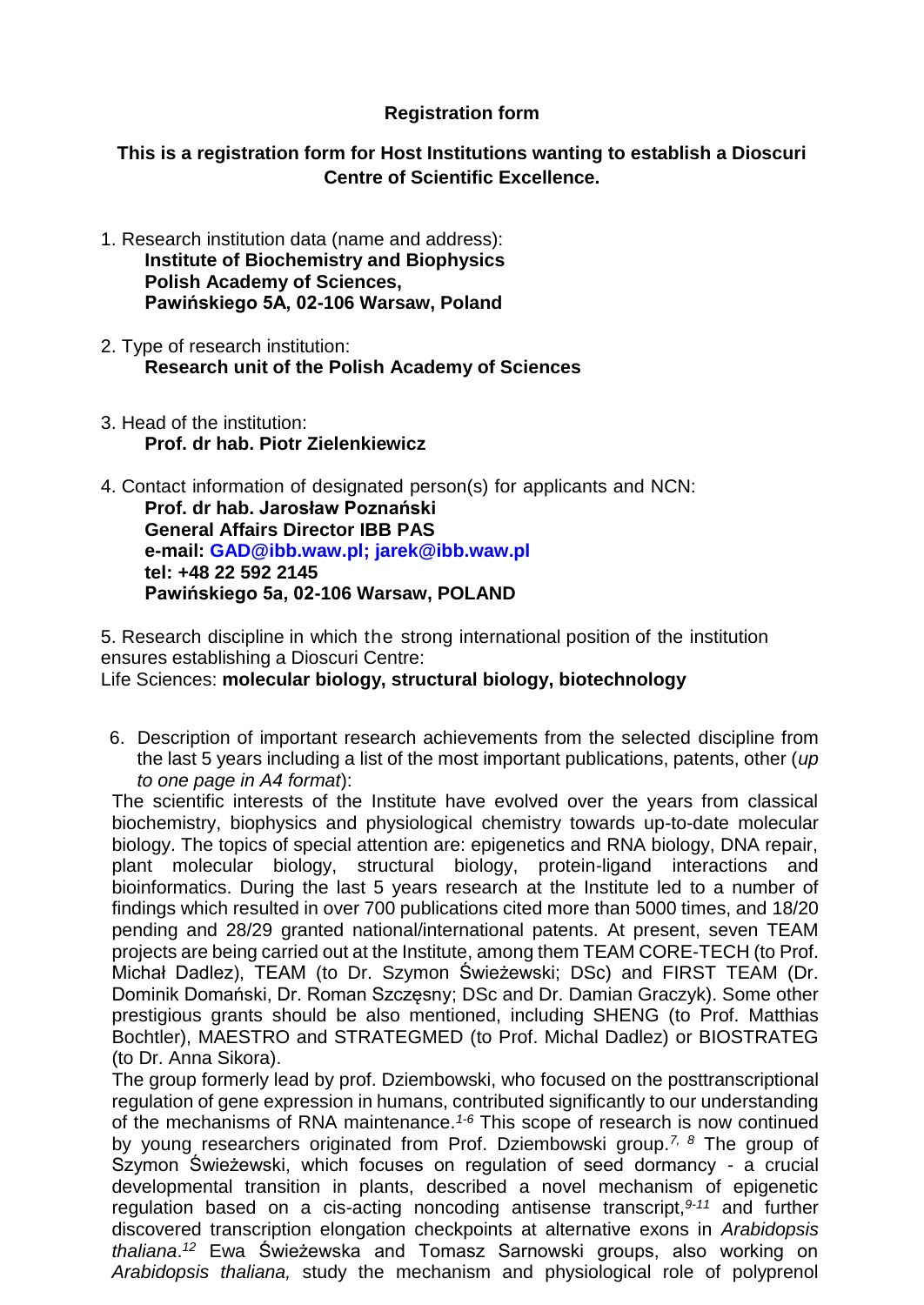synthesis*13-16* and epigenetic regulation by the SWI/SNF chromatin remodeling complexes, *17-21* respectively. The group of Michal Dadlez is developing application of HDX-MS in studies on protein assemblies,*22-28* with a special afford to Aβ peptide.*29-33* The group of Prof. Jacek Hennig and dr. Magdalena Krzymowska were recently succeeded in the identification of new host-patogen interaction mediated by a protein kinase [cell],*<sup>34</sup>* while group headed by Prof. Grażyna Dobrowolska has just succeeded in characterization of SNF1-related protein kinases (Plant Physiology, accepted). The group of Prof. Poznański studies thermodynamics of the protein-ligand interactions in the context of thermodynamics contribution of halogen bonding in potential inhibitors of protein kinase.*35-38* The group of Wojciech Bal focuses on biological impact of metals,*39,40* including role of the interactions between the Aβ4-42 peptide with copper ions in the context of Alzheimer's disease.*41,42* The group of Piotr Zielenkiewicz identified novel potent small molecule correctors for CFTR-ΔF508 with great potential for future treatments of cystic fibrosis,*<sup>43</sup>* and pointed the application of plant miRNA in medicine.*44,45* Finally, scientific and technical knowledge of IBB employees and well established core facilities allowed the Institute to establish numerous international collaborations, some of which resulted in important scientific discoveries.*46-56*

[1] NAR 44, 10437; [2] Cell 174, 1537; [3] Nature 560, 238; [4] Genome Research 25, 1622; [5] Cell Reports 10, 178; [6] Nature Comm. 8, 619; [7] Nature Comm. 9, 2558; [8] NAR 47, 7502; [9] PNAS 113, E7846; [10] Embo Rep. 18, 2186; [11] Molecular Cell 73, 1066; [12] Embo J. 34, 544; [13] Plant cell 29, 1709; [14] Plant Physiology 174, 857 [15] Prog. Lipid Res. 63, 70; [16] Plant Cell 27, 3336 [17] Plant cell 27, 1889; [18] NAR 45, 3116; [19] Plant Cell 27, 1889; [20] Trends in Plant Science 21, 594; [21] Amer. J. Cancer Res. 7, 2275; [22] JBC 291, 24931; [23] Open Biol. 6. [24] Plos One 8. [25] JMB 428, 1180; [26] NAR 46, 4752; [27] Current Biology 24, 2526; [28] Open Biology 7. [29] JMB 407, 110; [30] Plos One 13; [31] Plos One 9; [32] JMB 426, 2871; [33] Sci. Rep. 9; [34] Frontiers in Plant Science 9; [35] SciRep 9; [36] Plos One 12; [37] BBA 1854, 1553; [38] Plos One 9; [39] Coordination Chemistry Reviews 327, 166 [40] Inorganic Chemistry 55, 7829; [41] Angewandte Chemie 55, 8235; [42] Angewandte Chemie 54, 1046; [43] EMBO molecular medicine 5, 1484 [44] Int. J. Mol. Sci. 18; [45] Int. J. Mol. Sci. 19; [46] Science translational medicine 8, 325ra318; [47] Nature 524, 485; [48] Molecular cell 54, 751; [49] Blood 123, 4002; [50] PNAS 110, 105; [51] Nature Comm. 7, 10433; [52] Nature chemical biology 9, 264; [53] Nature Comm. 9, 3963; [54] Nature Comm. 10, 4102; [55] NAR 47, 4751; [56] Embo Molecular Medicine 11, e9561.

7. List of no more than 3 important research projects from the selected discipline awarded in national and international calls to the institution in the last 5 years (title, name of PI, source of funding, amount of funding):

- In the years 2009 to 2015, the Institute was one of the partners of worth 100 mln € infrastructure consortium project of the Center for Preclinical Research and Technology granted by Ministry of Science and Higher Education. The project was the largest biomedical and biotechnological enterprise in Central and Eastern Europe. The aim of the project was to establish a vibrant scientific center in Warsaw, consisting of closely collaborating biomedical research centers, which would conduct research on the most common civilization diseases, in particular: cancer, neurological diseases, cardiovascular diseases and aging diseases. This cooperation is ongoing.
- In 2018, the Institute become the bioinformatics/chemistry partner site in the EU-OPENSCREEN consortium (ERIC - European Research Infrastructure Consortium), capital value of which exceeds 80 mln  $\epsilon$ (http://www.roadmap2018.esfri.eu/projects-and-landmarks/browse-thecatalogue/eu-openscreen-eric/). The primary objective of EU-OPENSCREEN is to create a distributed research infrastructure to support scientists in order to better understand how basic molecular processes affect biological functions at various levels – from the pathway up to the whole organism. EU-OPENSCREEN integrates screening platforms in Europe that share a rationally selected collection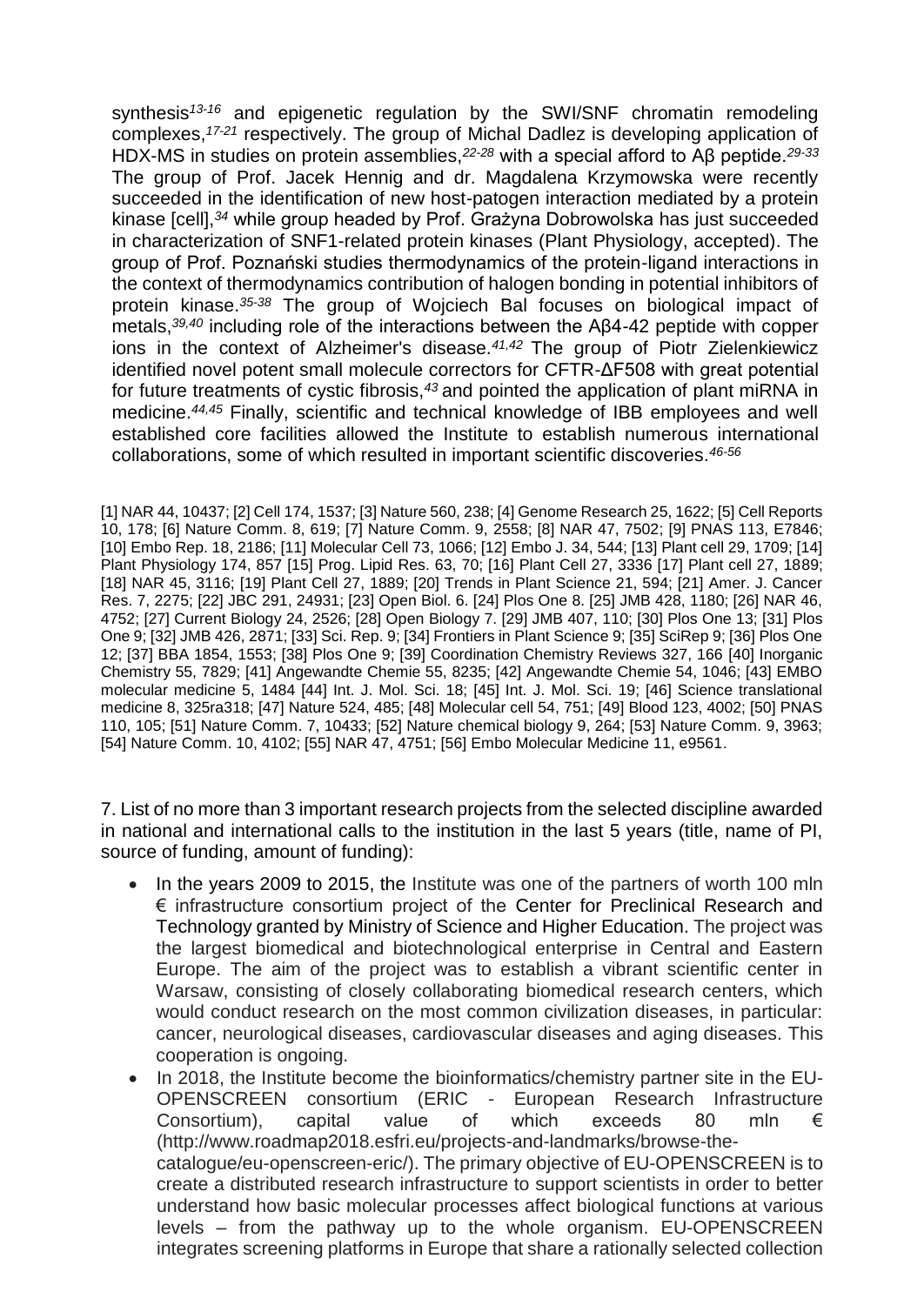of compounds, including those commercially available or collected from international chemists.

 H. Arctowski Polish Antarctic Station is a medium-sized all-year station that has been continually operating for over 30 years and has extensive technical and scientific infrastructure. The station conducts research in the field of oceanography, geology, geomorphology, glaciology, meteorology, seismology and above all biology and ecology, and continuous monitoring observations: ecological, glaciological and meteorological. In three years the new, fully equipped station building will be put into service for the international scientific community.

8. Description of the available laboratory and office space for the Dioscuri Centre (*up to one page in A4 format*):

Half the floor at one of the buildings of IBB PAS consisting of three laboratories (18m<sup>2</sup> and two 36m<sup>2</sup>) with the adjacent 9m<sup>2</sup> offices, two separate offices, 9m<sup>2</sup> each and 18m<sup>2</sup> cold room will be provided for the Dioscouri Center at IBB PAS. If required, additional space could be available.

9. List of the available research equipment for the Dioscuri Centre:

Equipment at the Laboratory of Recombinant Proteins:

- AKTAxpress chromatography system designed for automated, multistep protein purification. The protocols developed by us enable multistep purification of 6 proteins at the same time.
- The set of collaborating devices that use light scattering to determine the molecular weight, mass uniformity (polidispersity), size (hydrodynamic radius) and absolute molecular weight of macromolecules in solution, such as nanoparticles and proteins. The system includes three units: device for measurement of multi-angle light scattering (MALS), device for measurement of light refraction co-efficient for precise determination of concentration and device for dynamic light scattering (DLS).
- ITC calorimeter, used for determination of heat and equilibrium constants of macromolecules and ligands reaction.
- DSC Calorimeter enabling determining the temperature and energetics of phase transitions.
- Potentiometric set, enabling very precise measurement of stability constants in low molecular system.
- Circular dichroism spectropolarimeter providing structural information and reaction constants for chiral molecules.
- Spectrofluorometer, enabling measuring the strong reaction constants of fluorophores containing molecules, among others the proteins.
- Set for measuring of retained flow, used for determination of reaction kinetics.
- Two spectrophotometers enabling determination of molecular bonds constants of chromophore molecules in wide range of electromagnetic spectrum.
- Apparatus for microscale thermophoresis (MTS) and the the next one for the label-free MST, innovative devices enabling direct measurement of bond constants for a wide range of macromolecules and biological structures.
- Prometheus system designed for medium-throughput screening for proteinligand interactions.
- RT-PCR hardware, some of which may be also used for DSF measurements.
- A few plate readers supporting a wide-spectrum of screening experiments.
- HPLC and FPLC, IR microspectrometer for molecules purification and for determination of their concentrations.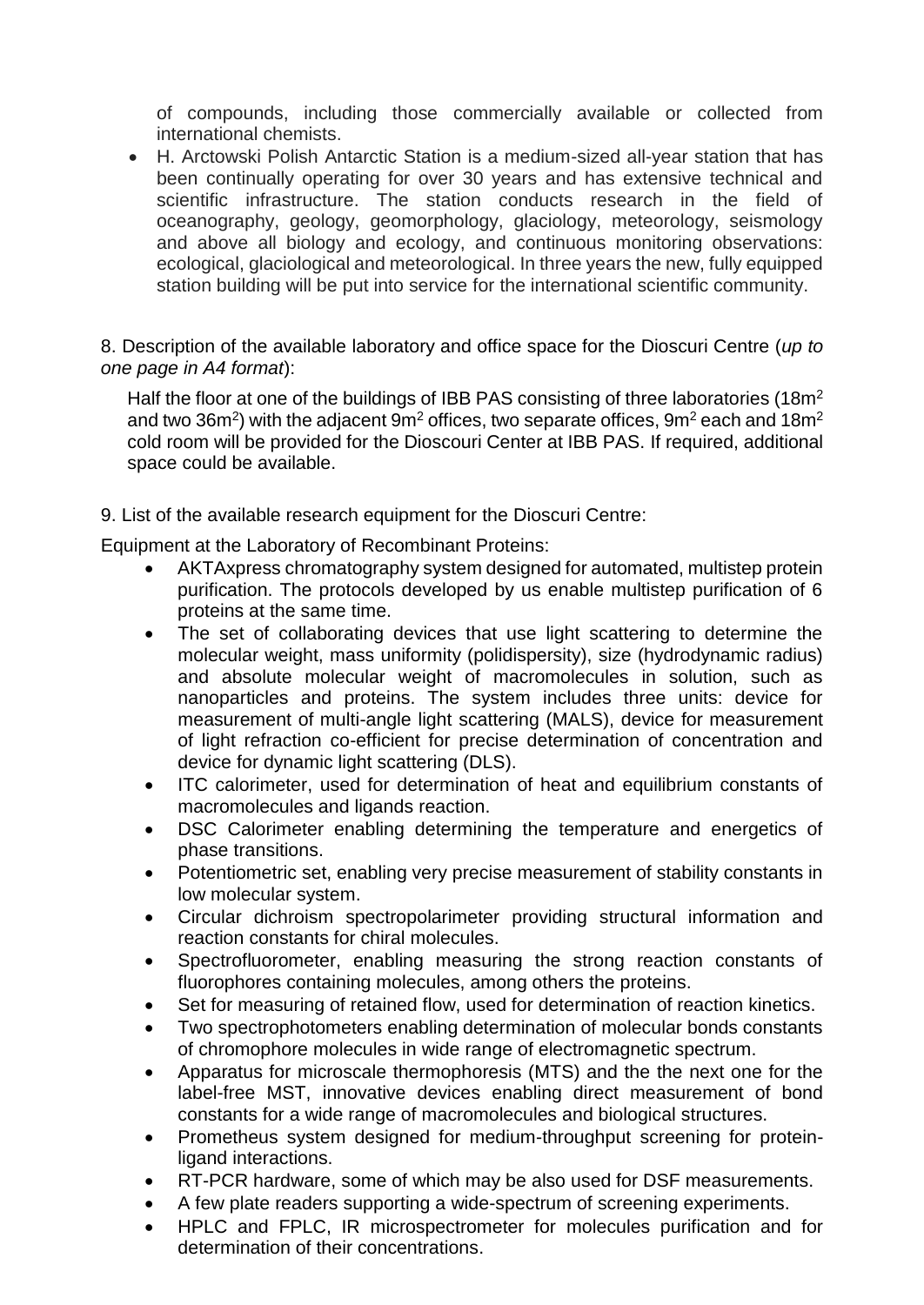Equipment at the Bioinformatics Unit:

- For all calculations the NVIDIA cluster solutions (24 Tesla K20 Graphic Cards) and INTEL co-processors (24 Xeon Phi511OP Graphic Cards) are used. It ensures over 50Tflops of theoretical computational power, placing our cluster in one line with the most efficient solutions in the country. Basing computational resources on expansion board technology made it also possible to save electrical energy consumption by 280% compared to standard solutions.
- Visualisation is provided by three stands equipped with workstations with NVIDIA Quadro and Tesla cards. Each of them is equipped with specially designed glasses with active LCD shutter and 3dConnexion manipulator .
- Data storage is provided by three dedicated database servers comprising efficient SSD disc with DiSCuS system installed on it, developed in Bioinformatics Laboratory of IBB PAN. The system is designed for storage and serving chemical data and sharing experimental results and *in silico* analyses. In addition, we have also database space on Hitachi AMS2300 matrix, where the publicly available and commercial screening data are kept. In view of the fact that introducing the
- drug to the market, from designing phase to registration process, takes usually ca 15 years, the laboratory has also tape silo for safe archiving of data that are not used currently, but must be kept for various reasons (e.g. patent related data).

Equipment at the High-Throughput analyses of siRNA Unit:

- Automatic pipetting work station JANUS.
- siRNA library covering the entire human genome.
- Auxiliary equipment: incubators, laminar chambers, and centrifuges.

Equipment at the Organic Synthesis Unit:

- Circulating thermostat.
- Apparatus for melting temperature measurement.
- Microwave synthesizer for organic compounds synthesis

Equipment at the Laboratory of high-throughput drug testing and proteomics:

- Automated set LC/MS for long series of samples Synapt G2.
- Mass spectrometer of ESI LC/MS/MS Orbitrap Velos type.
- Mass spectrometry system of MALDI TOF/TOF type.
- Sets HPLC of nano-LC type, integrated with spectrometers.
- DNA scanner HiSCanSQ, which enables simultaneous analysis of thousands DNA or RNA particles (high-throughput microarray analyses and transcriptomic analyses).

Equipment at the DNA Sequencing and Oligonucleotide Synthesis Laboratory:

- Dr.Oligo Synthesiser
- ABI3730/3730xl sequencer (classical Sanger sequencing).
- MiSeq and NextSeq550 sequencer (next generation sequencing).
- GridION Mk1 sequencer (3<sup>th</sup> generation sequencing).
- Chromium 10x which enables rapidly and efficiently combines large partition numbers with a massively diverse barcode library to generate >100,000 barcode-containing partitions in a matter of minutes. The Chromium Controller fits on a standard laboratory bench and allows a user to run any Chromium Solution, from genome to single cell analysis.